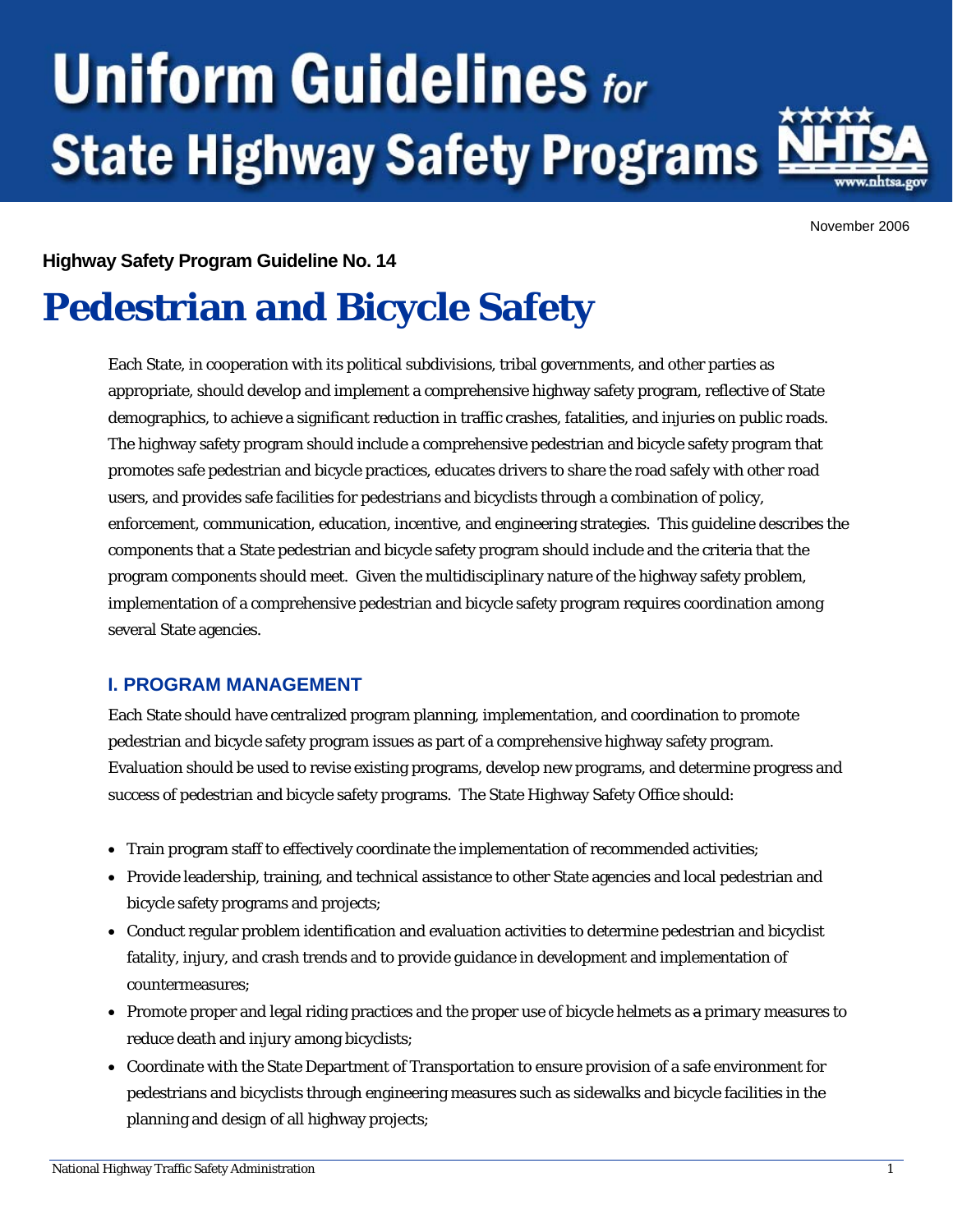- Support the enforcement by local enforcement agencies of State laws affecting pedestrians and bicyclists; and
- Develop safety initiatives to reduce fatalities and injuries among high-risk groups as indicated by crash and injury data trends, including children, older adults, and alcohol-impaired pedestrians and bicyclists.

# **II. MULTIDISCIPLINARY INVOLVEMENT**

Pedestrian and bicyclist safety requires the support and coordinated activity of multidisciplinary agencies, at both the State and local levels. At a minimum, the following communities should be involved:

- State Pedestrian/Bicycle Coordinators;
- Law Enforcement and Public Safety;
- Education;
- Public Health and Medicine;
- Driver Education and Licensing;
- Transportation—Engineering, Planning, Local Transit;
- Media and Communications;
- Community Safety Organizations; and
- Nonprofit Organizations.

## **III. LEGISLATION, REGULATION AND POLICY**

Each State should enact and enforce traffic laws and regulations, including laws that contribute to the safety of pedestrians and bicyclists. This includes laws that require the proper use of bicycle helmets and laws that require bicyclists to follow the same rules of the road as motorists. States should develop and enforce appropriate sanctions that compel compliance with laws and regulations. Specific policies should be developed to encourage coordination with appropriate public and private agencies in the development of regulations and laws to promote pedestrian and bicyclist safety.

#### **IV. LAW ENFORCEMENT**

Each State should ensure that State and community pedestrian and bicycle programs include a law enforcement component. Each State should strongly emphasize the role played by law enforcement personnel in pedestrian and bicyclist safety. Essential components of that role include:

- Developing knowledge of pedestrian and bicyclist crash situations, investigating crashes, and maintaining a reporting system that documents crash activity and supports problem identification and evaluation activities;
- Providing communication and education support;
- Ensuring adequate training to law enforcement personnel on effective measures to reduce crashes among pedestrians and bicyclists;
- Establishing agency policies to support pedestrian and bicycle safety;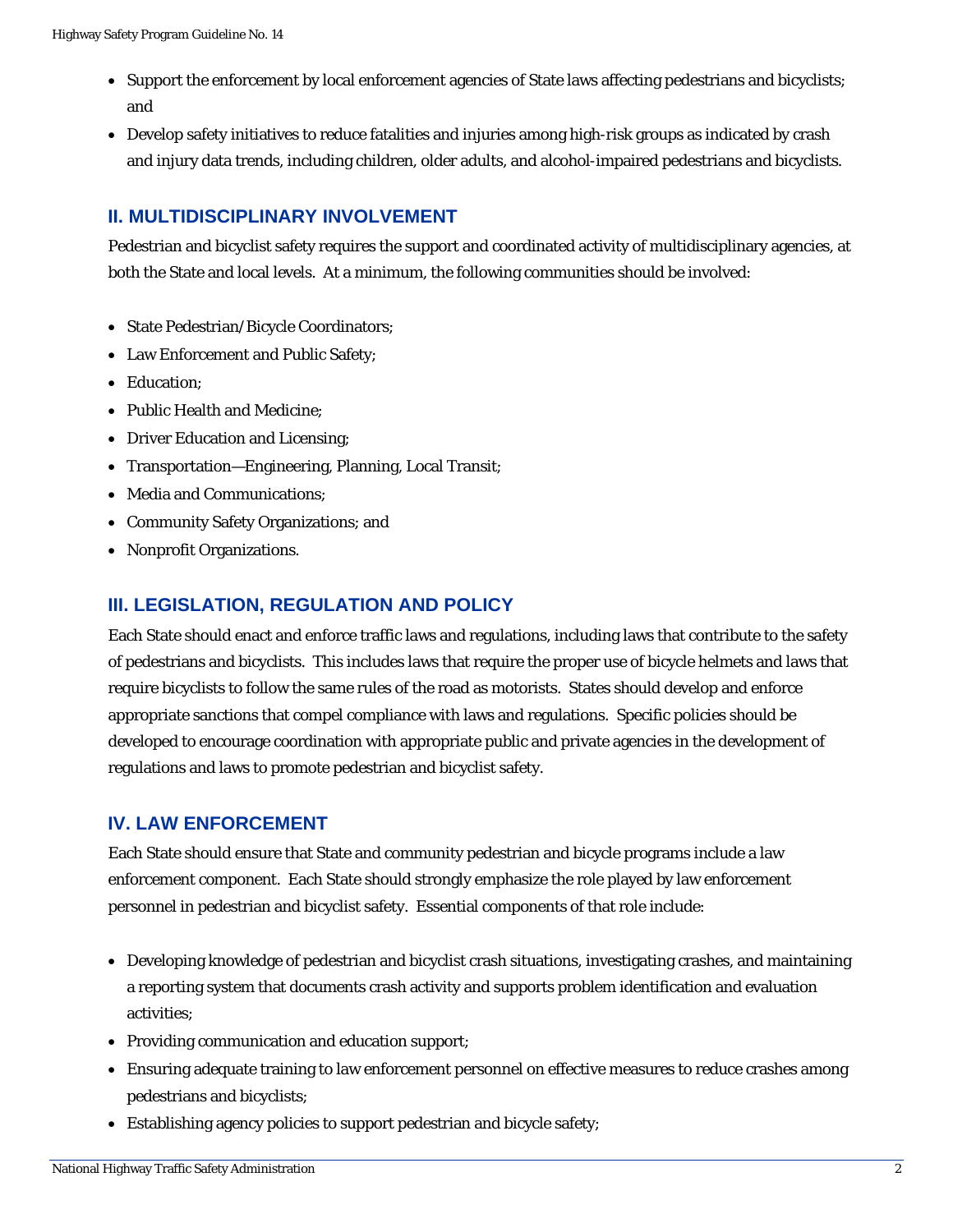- Enforcing pedestrian and bicycle laws, and all laws that affect the safety of pedestrians and bicyclists, including those aimed at aggressive drivers;
- Coordinating with and supporting education and engineering activities; and
- Suggesting creative strategies to promote safe pedestrian, bicyclist, and motorist behaviors (e.g., citation diversion classes for violators).

#### **V. HIGHWAY AND TRAFFIC ENGINEERING**

Highway and traffic engineering is a critical element of any motor vehicle crash reduction program, but is especially important for the safe movement of pedestrians and bicyclists. States should utilize national guidelines for constructing safe pedestrian and bicycle facilities in all new transportation projects, and are required to follow all Federal regulations on accessibility.

Each State should ensure that State and community pedestrian and bicycle programs include a highway and traffic engineering component that is coordinated with enforcement and educational efforts. This engineering component should improve the safety of pedestrians and bicyclists through the design, construction, operation, and maintenance of engineering measures such as:

- Pedestrian, bicycle, and school bus loading zone signals, signs and markings;
- Parking regulations;
- Traffic-calming or other approaches for slowing traffic and improving safety;
- On-road facilities (e.g., signed routes, marked lanes, wide curb lanes, paved shoulders);
- Sidewalk design;
- Pedestrian facilities such as sidewalks, crosswalks, curb ramps, and paths;
- Off-road bicycle facilities (trails and paths); and
- Accommodations for people with disabilities.

#### **VI. COMMUNICATION PROGRAM**

Each State should ensure that State and community pedestrian and bicycle programs contain a comprehensive communication component to support program and policy efforts. This component should address coordination with traffic engineering and law enforcement efforts, school-based education programs, communication and awareness campaigns, and other focused educational programs such as those for seniors and other identified high-risk populations. The State should enlist the support of a variety of media, including mass media, to improve public awareness of pedestrian and bicyclist crash problems and programs directed at preventing them. Communication programs and materials should be culturally relevant and multilingual as appropriate, and should address issues such as:

- Visibility, or conspicuity, in the traffic system;
- Correct use of facilities and accommodations;
- Law enforcement initiatives: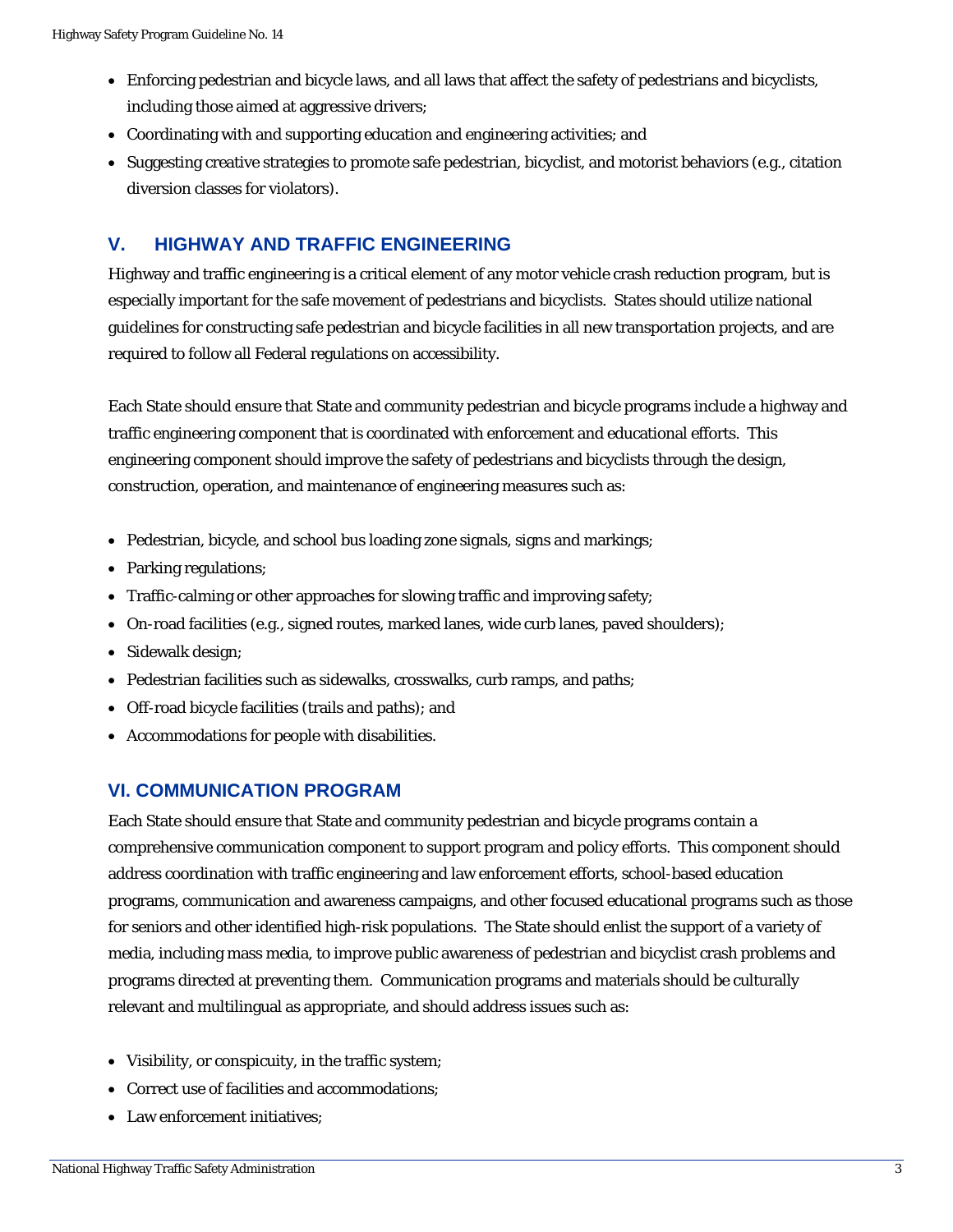- Proper street-crossing behavior;
- Safe practices near school buses, including loading and unloading practices;
- The nature and extent of traffic-related pedestrian and bicycle fatalities and injuries;
- Driver training regarding pedestrian and bicycle safety;
- Rules of the road;
- Proper selection, use, fit, and maintenance of bicycles and bicycle helmets;
- Skills training of bicyclists;
- Sharing the road safely among motorists and bicyclists; and
- The dangers that aggressive driving, including speeding, pose for pedestrians and bicyclists.

#### **VII. OUTREACH PROGRAM**

Each State should encourage extensive community involvement in pedestrian and bicycle safety education by involving individuals and organizations outside the traditional highway safety community. Outreach efforts should include a focus on reaching vulnerable road users, such as older pedestrians, young children, and new immigrant populations. States should also incorporate pedestrian and bicycle safety education and skills training into school physical education/health curricula. To encourage community and school involvement, States should:

- Establish and convene a pedestrian and bicycle safety advisory task force or coalition to organize and generate broad-based support for pedestrian and bicycle programs;
- Create an effective communications network among coalition members to keep members informed and to coordinate efforts;
- Integrate culturally relevant pedestrian and bicycle safety programs into local traffic safety injury prevention initiatives and local transportation plans;
- Provide culturally relevant materials and resources to promote pedestrian and bicycle safety education programs;
- Ensure that highway safety in general, and pedestrian and bicycle safety in particular, are included in the State-approved K-12 health and safety education curricula and textbooks, and in material for preschool age children and their caregivers;
- Encourage the promotion of safe pedestrian and bicyclist practices (including practices near school buses) through classroom and extracurricular activities; and
- Establish and enforce written policies requiring safe pedestrian and bicyclist practices to and from school, including proper use of bicycle helmets on school property.

#### **VIII. DRIVER EDUCATION AND LICENSING**

Each State should address pedestrian and bicycle safety in State driver education training, materials and licensing programs in the classroom and behind the wheel, including strategies for motorists and bicyclists on safely sharing the road.